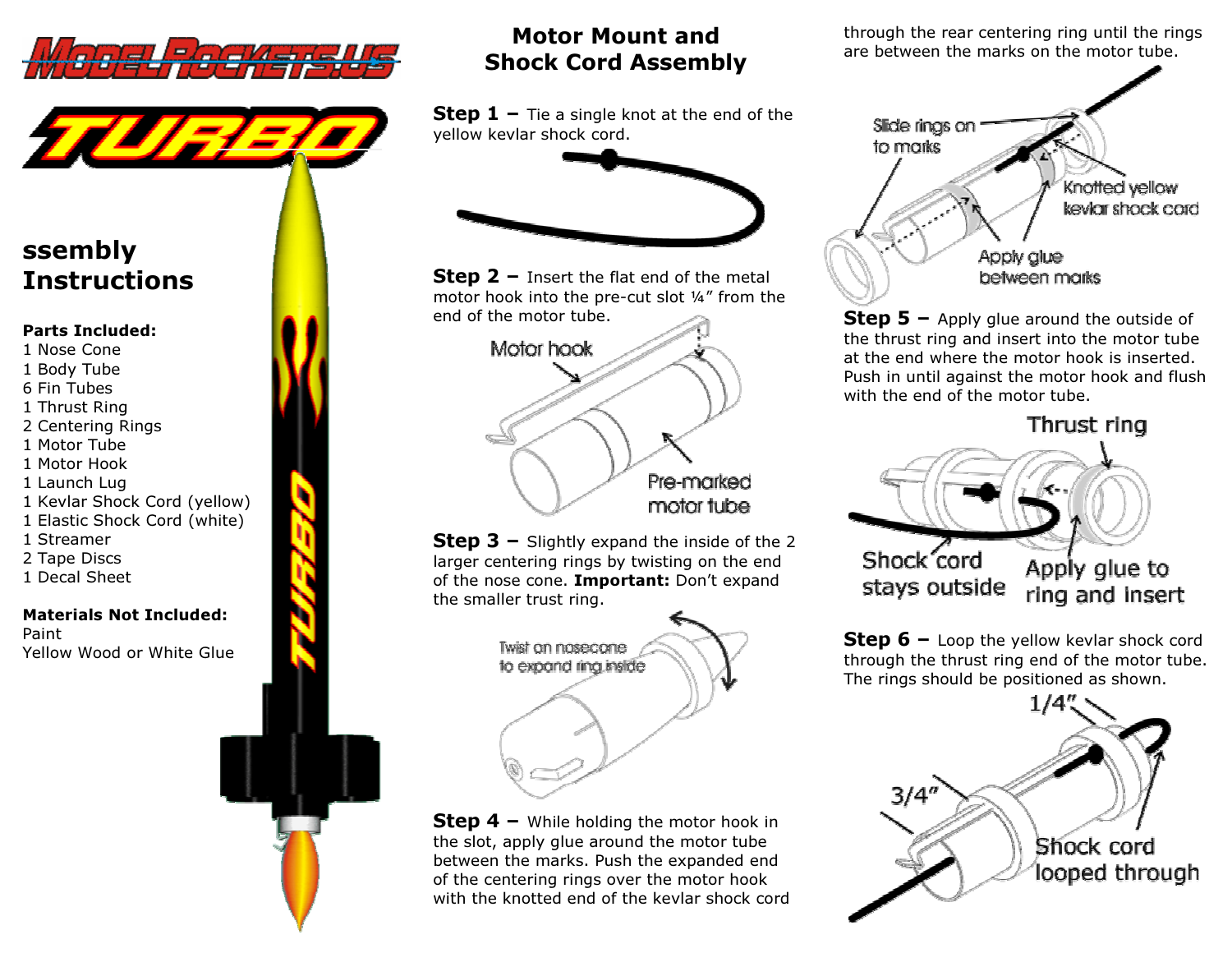### Inserting and Attaching the Motor Mount

**Step 1 –** Refer to the drawing below to locate the best than  $\frac{1}{2}$ locate the bottom of the stage tube by the 1 1/8" fin slot distance. Using a Q-tip or your little finger apply glue liberally around the inside end of the lower body tube 1/2" in at the end of the slotted for the fins.



**Important:** Do the following motor mount insertion in one move. Do not stop until the motor mount is in the correct position.

**Step 2** - Insert the motor mount and push in until the bottom of the motor tube is flush with the bottom on the lower body tube. Set aside to dry.

# Attaching the Launch Lug and Fins

**Step 1** – Apply a thin line of glue to the  $\frac{1}{2}$ launch lug and attach where marked on the lower body tube and set aside to dry for a few minutes.



**Step 2** – Apply a thin line of glue to the setting  $\frac{1}{2}$  of and of the finitudes along the outside of one of the fin tubes along the length. Attach 2 fin tubes together and set aside to dry for a few minutes on a flat surface to keep them aligned parallel to each other. Do this for 3 pairs of fin tubes.



Glue point between tubes

**Step 3 –** Apply glue in a thin line along the longth of the first finitude pair in 2 places and length of the first fin tube pair in 2 places and the launch lug. Refer to the fin tube layout guide on this page for glue locations between the lower body tube, fin tubes, and the launch lug. Attach the first fin tube pair to lower body tube and launch lug while aligning with the line around the tube as shown.



Fin Tube Layout Guide

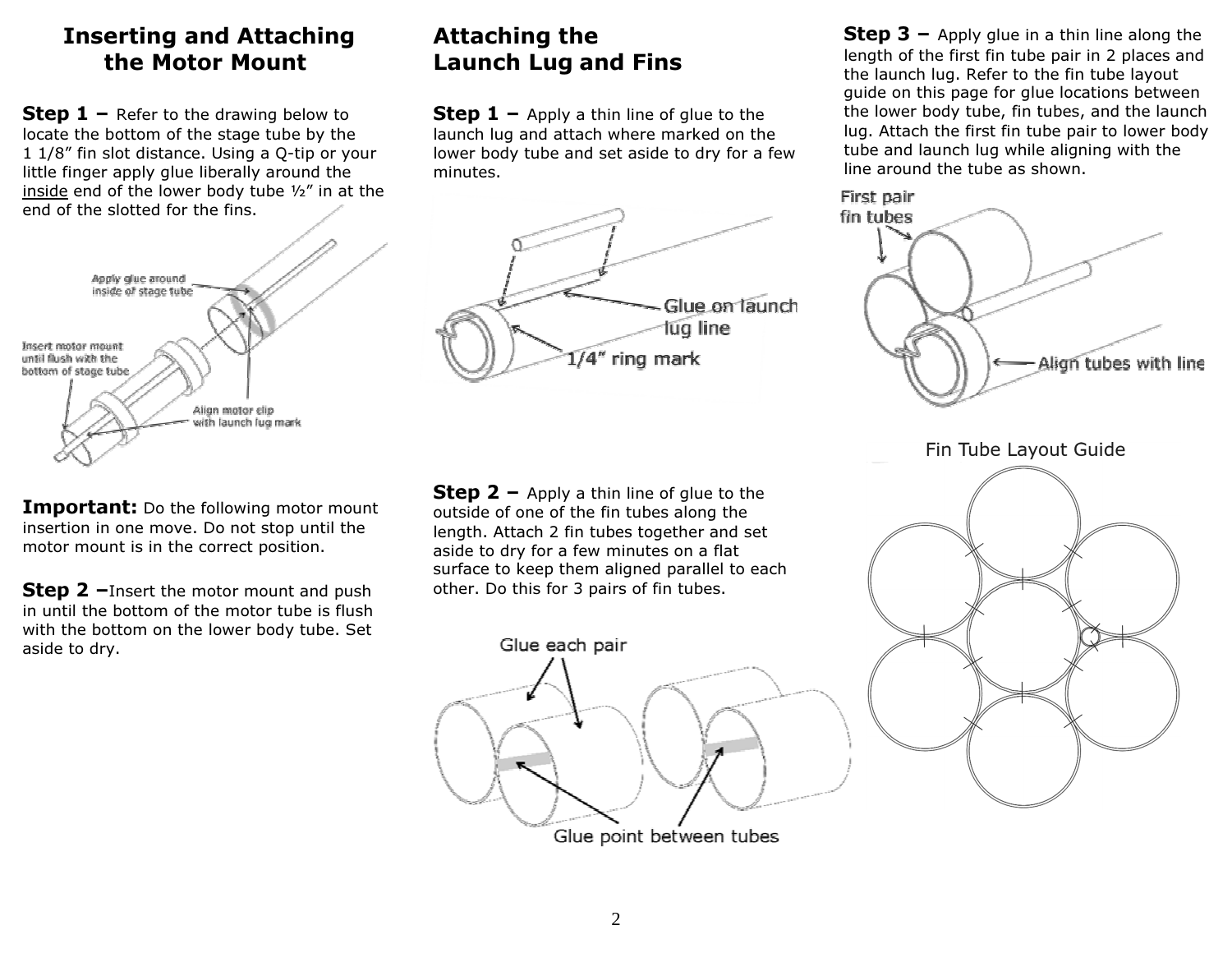**Step 4 –** Apply glue in a thin line along the longth of the cocond finitude pair in 2 places. length of the second fin tube pair in 3 places. Refer to the fin tube layout guide on this page for glue locations between the lower body tube and the fin tubes. Attach second fin tube pair to the lower body tube and first fin tube pair while aligning with the line around the tube as shown.



**Step 5 –** Apply glue in a thin line along the langle of the last finiture as a process and length of the last fin tube pair in 2 places and the launch lug. Refer to the fin tube layout guide on this page for glue locations between the lower body tube, fin tubes, and the launch lug. Attach the last fin tube pair to the body tube, second tube pair, and launch lug while aligning with the line around the tube as shown. Set aside the whole assembly to dry for a few minutes.



### Attaching the Streamer and Nose Cone

**Step 1 –** Feed the yellow kevlar shock cord<br>through the bettern of the lower hody tube through the bottom of the lower body tube and pull out through the top.

**Step 2 –** Tie both the white elastic shock  $\cos t$  and the valley leader shock  $\cos t$ cord and the yellow kevlar shock cord together with a single looping knot and pull both shock cords apart to tighten the knot.

Tie a single

**Step 3 –** Remove 1 of the 2 tape discs from the hading check and press firmly onto the the backing sheet and press firmly onto the streamer at about ½" from the end. If a hole is already punched in the end of the streamer, align the tape disc with the hole instead. Turn over the streamer, then remove the second tape disc and press firmly onto the other side of the streamer with the holes of both tape discs aligned to each other.

**Step 4 –** If there is no hole already punched through the streamer, take a tooth pick and punch a hole through the streamer at the center of the 2 tape discs on either side.

**Step 5** – Pass the white elastic shock cord through the hole and tape discs on the streamer and then tie the nose cone to the end of the white elastic shock cord with a double knot.